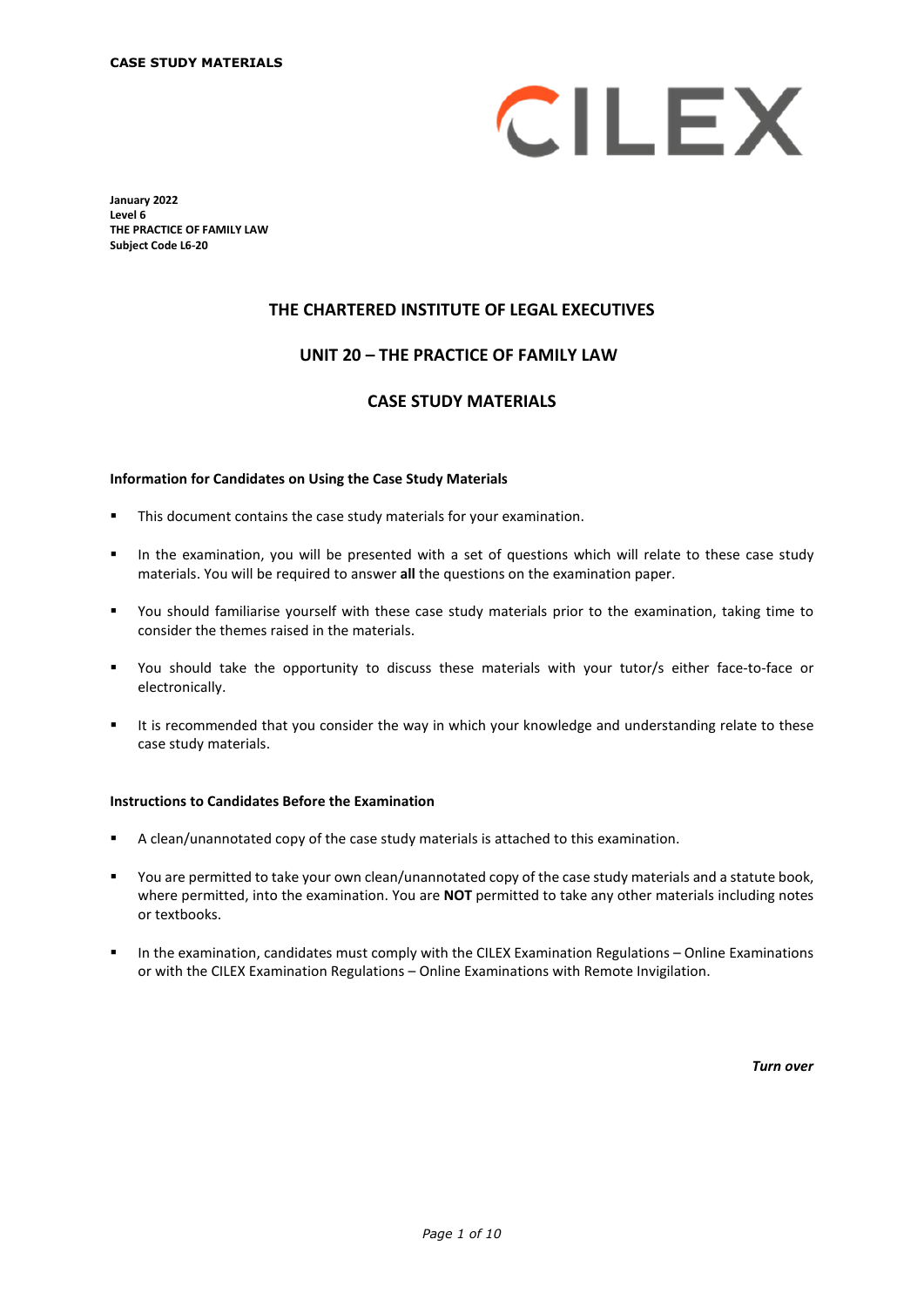#### **CASE STUDY MATERIALS**

# **ADVANCE INSTRUCTIONS TO CANDIDATES**

You are a trainee lawyer employed by the firm of Kempstons LLP, The Manor House, Bedford, MK42 7AB. The local family court is in Bedford.

The firm is a high-street firm and around half of the firm's caseload consists of family law clients. The senior partner in the family law department is Samar Devani and you are his trainee lawyer. He is away at a family law conference for a few days, and you have arrived at work to find the following documents on your desk, including a memo providing you with some points to action:

**DOCUMENT 1** Memo from your supervisor, Samar Devani **DOCUMENT 2** Attendance note re: Susie Bosstek **DOCUMENT 3** Attendance note re: Jennifer Clarke **DOCUMENT 4** Copy of an email from Ravi Jodha **DOCUMENT 5** Attendance note re: Kate Flynn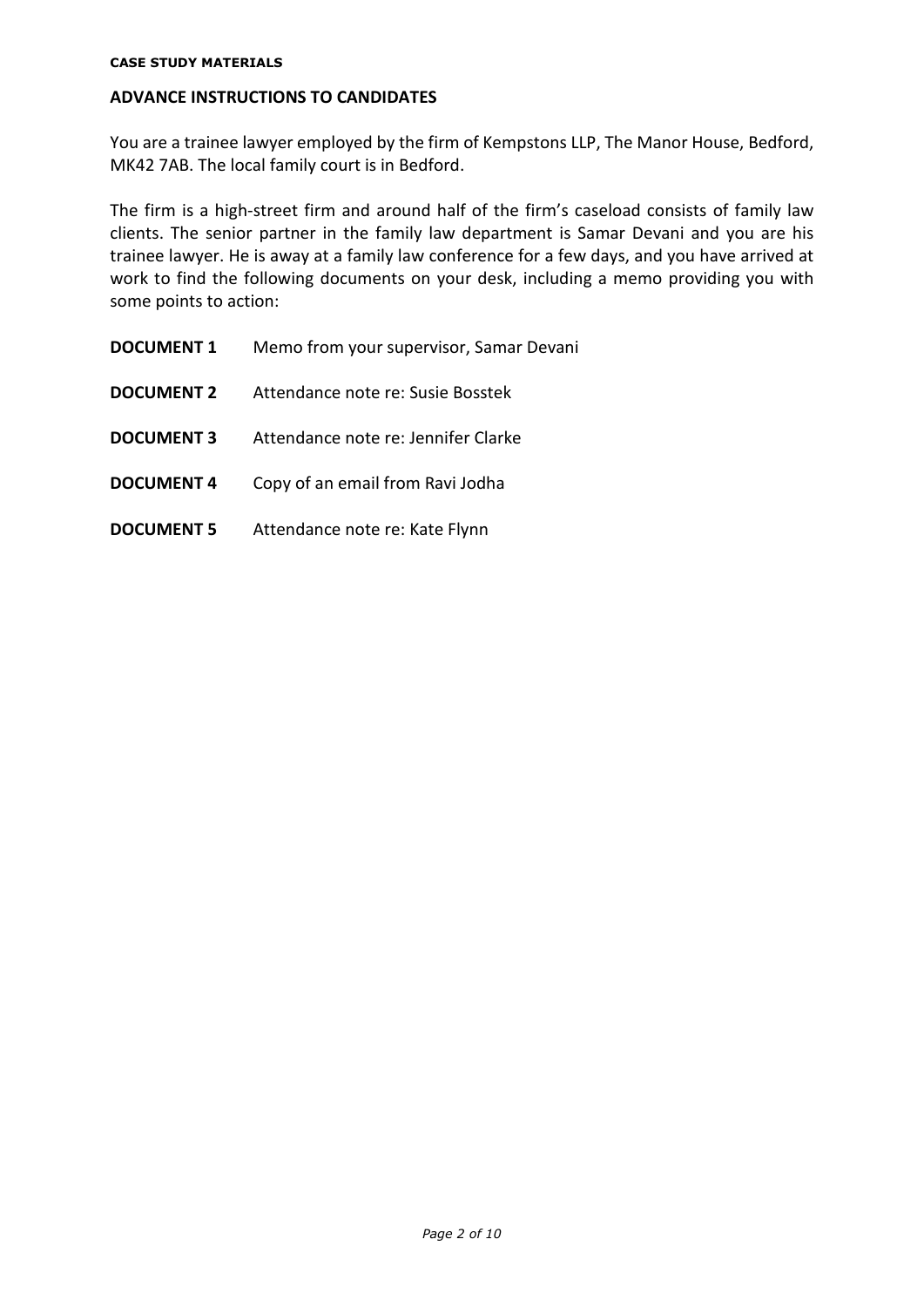### **MEMO**

**To:** Trainee Lawyer

**From:** Samar Devani, Senior Partner

**Date:** [Yesterday's date]

**Re:** Points to action

I shall be out of the office for the next three days attending a conference. The following matters will require your attention during my absence:

# **1) The Susie Bosstek file**

Susie is a new client of the firm and we met today. I attach an attendance note of that meeting [**Document 2**]. You will see that we need to progress this matter and I would be grateful if you could liaise with the client in respect of the matters detailed in the attendance note.

# **2) The Jennifer Clarke file**

These divorce proceedings have taken some time to finalise due to the ongoing financial issues in dispute. I attach an attendance note of my meeting with Jennifer last Thursday [**Document 3**]. Should there be any queries with this file while I am out of the office, please deal with them accordingly.

# **3) The Ravi Jodha file**

I attach a copy of an email received today from Mr Jodha [**Document 4**]. The file will require your attention urgently.

# **4) The Kate Flynn file**

Ms Flynn is a new client, who attended at the office late this afternoon. I attach a copy of my attendance note of this meeting [**Document 5**]. Please progress this matter while I am out of the office.

Many thanks

Samar Devani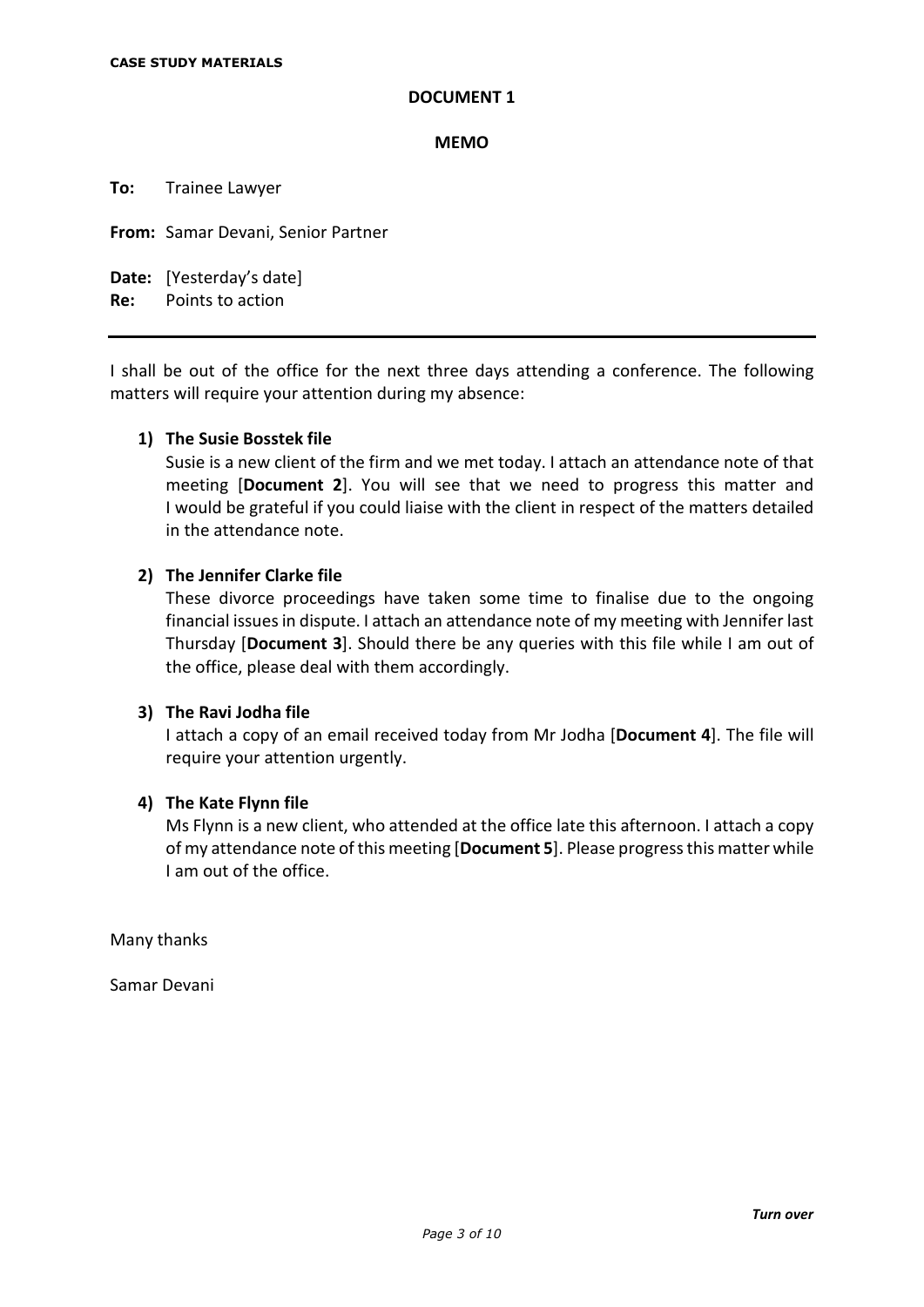### **ATTENDANCE NOTE RE: SUSIE BOSSTEK**

**Client:** Susie Bosstek

**Date:** [Yesterday's date]

**Senior partner:** Samar Devani

**File ref:** SD/SA/2022/1456

**Time:** 1 hour

Attendance on client, Susie Bosstek. Susie is a new client of this firm and I have already completed the relevant identity and conflict checks. No issues have been identified.

The client's details are as follows:

Full name: Susie Madeline Bosstek D.O.B: 14/07/1990 Parents' address: Spring Acres, Bransford Green, Derbyshire, DB10 2TZ Phone number: 07780 656543 (mobile) Occupation: High school teacher

Susie is a new client, who has come to us seeking advice following the breakdown of her marriage to her wife, Helen Brown. The marriage has been in difficulty for some time and the couple have agreed to bring it to an end. Susie moved out of the matrimonial home a few months ago and went to live with her parents locally (address as above for correspondence).

The two women entered into marriage on 15th August 2017, having been in a relationship for 10 years prior to this. There are no children of the relationship.

The parties own a home, in which Helen Brown is currently residing. The address for this property is below:

15 Juniper Avenue Buxton Derbyshire DB9 7TA

It is a two-bedroom, terraced property held in joint names.

Helen Brown is currently employed as an accountant in a junior role, earning approximately £35,000 per annum.

Susie explained that in early September last year, she became suspicious that Helen was having a relationship with a female colleague, Jaio, with whom she shares an office. She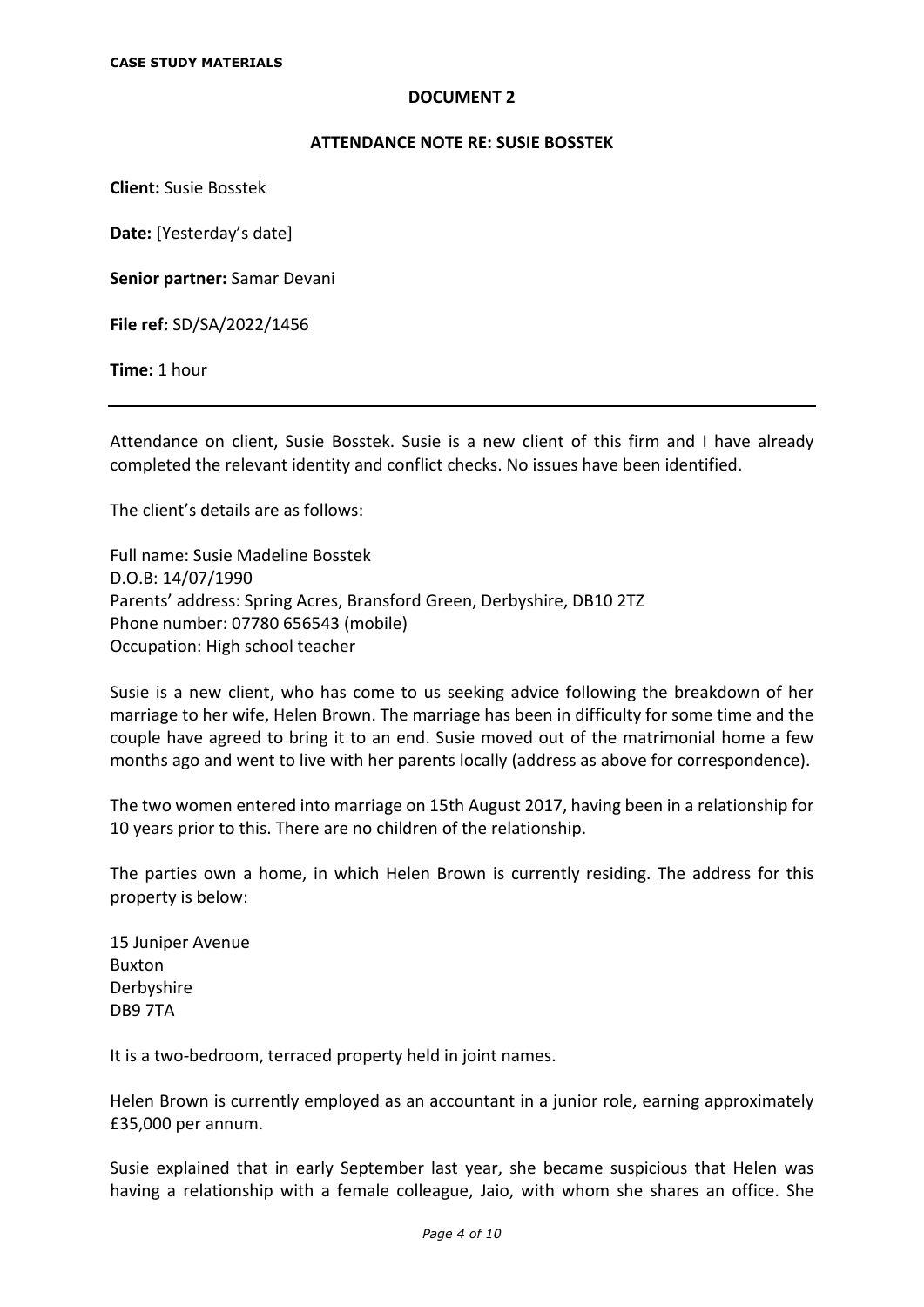### **CASE STUDY MATERIALS**

confronted Helen, who admitted her feelings for Jaio, and stated that she wanted to make a new life with her new love.

On hearing this, Susie moved out of their home and went to live with her parents.

When I asked, Susie admits that she had ignored the problems that the couple had been facing over the last few years. These problems had been made worse by the COVID pandemic, which meant that Susie and Helen were both temporarily working from home, in a small space. The impact of this on the mental health of both parties was evident and Helen, particularly, had struggled. A few months later, Helen's GP prescribed her antidepressants, which had helped a little. Susie had hoped that the return to the office would make Helen feel better, and this appeared to be the case. Susie now understands that this may have been because of Helen's new relationship with Jaio.

Although the affair with Jaio had shocked Susie, she admits that they were having problems even before the pandemic. In early 2019, Helen had wanted to move to London to pursue her accountancy career. This was a move that Susie did not want to make, as she was settled and happy in her current teaching role. Helen became resentful of the missed opportunity and began to complain about how much time Susie spent working, saying that they did not do things 'together' enough.

In an effort to make Helen happy, Susie had arranged a six-week trip to the United States over her summer break. Helen said that she could not go, because she needed to study for her final exams the following September. Susie went to the US on her own, as this was the only time of year when she could make this trip. However, this upset Helen greatly.

By late 2020, the couple were socialising separately (COVID rules permitting) and growing apart. They attended a few weeks of counselling sessions, but both women felt that these were of little help.

Susie is of the opinion that she would like to seek an end to the marriage, as Helen is obviously happy in her new relationship. Susie wants to move on with her own life too. The two women are trying very hard to ensure that the end of their relationship is as amicable as possible.

I have explained the law to Susie and await her instructions to proceed.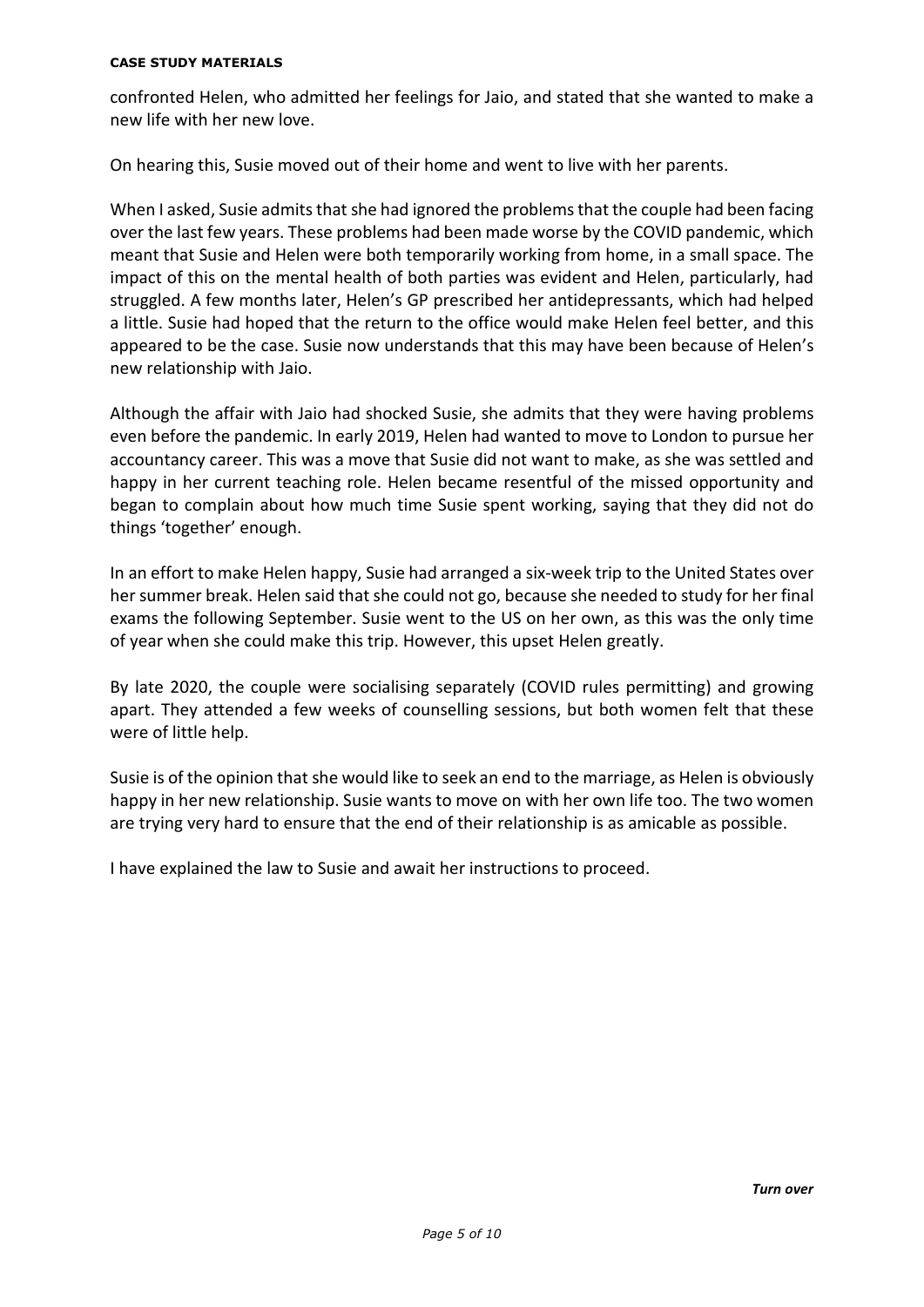### **ATTENDANCE NOTE RE: JENNIFER CLARKE**

**Client:** Jennifer Clarke

**Date:** [Last Thursday]

**Senior partner:** Samar Devani

**File ref:** SD/SA/2021/1470

**Time taken:** 1 hour

Attendance upon Mrs Jennifer Clarke.

Last week the decree nisi was pronounced in this matter following a petition based on two years' separation filed by our client, Jennifer Clarke. Although this was expected, Mrs Clarke expressed her sadness at this when we spoke. She is aware that her husband, Edward Clarke, has also received a copy of the decree.

We discussed the fact that this is the first step and that she remains legally married until the point at which the decree absolute is pronounced. We will apply for this once financial matters are resolved.

Mrs Clarke also asked for an update in relation to these financial matters, as she is currently struggling to cover all of her outgoings and bills.

We have already attended the First Directions Appointment a few weeks ago, and I was able to confirm to our client that we now have the joint valuation of the family home. The surveyors suggest a sum of £400,000.

Mrs Clarke was surprised at the high valuation of the property, but I explained to her that the property market is currently volatile and has risen considerably following the extended 'Stamp-duty holiday' period during the COVID pandemic. The family home is a four-bedroom detached property on a recently completed estate.

### A summary of the parties' assets is below:

Family home (held in joint names, as joint tenants) 27 Honeysuckle Avenue, Wrights Way, Bedford:

Value of property £400,000 Less mortgage of £175,000: **net equity £225,000**

- Joint life assurance policy with a surrender value of £50,000
- Shares in Edward Clarke's sole name: £65,000
- Savings in Jennifer Clarke's sole name: £33,000
- Savings in Edward Clarke's sole name: £86,000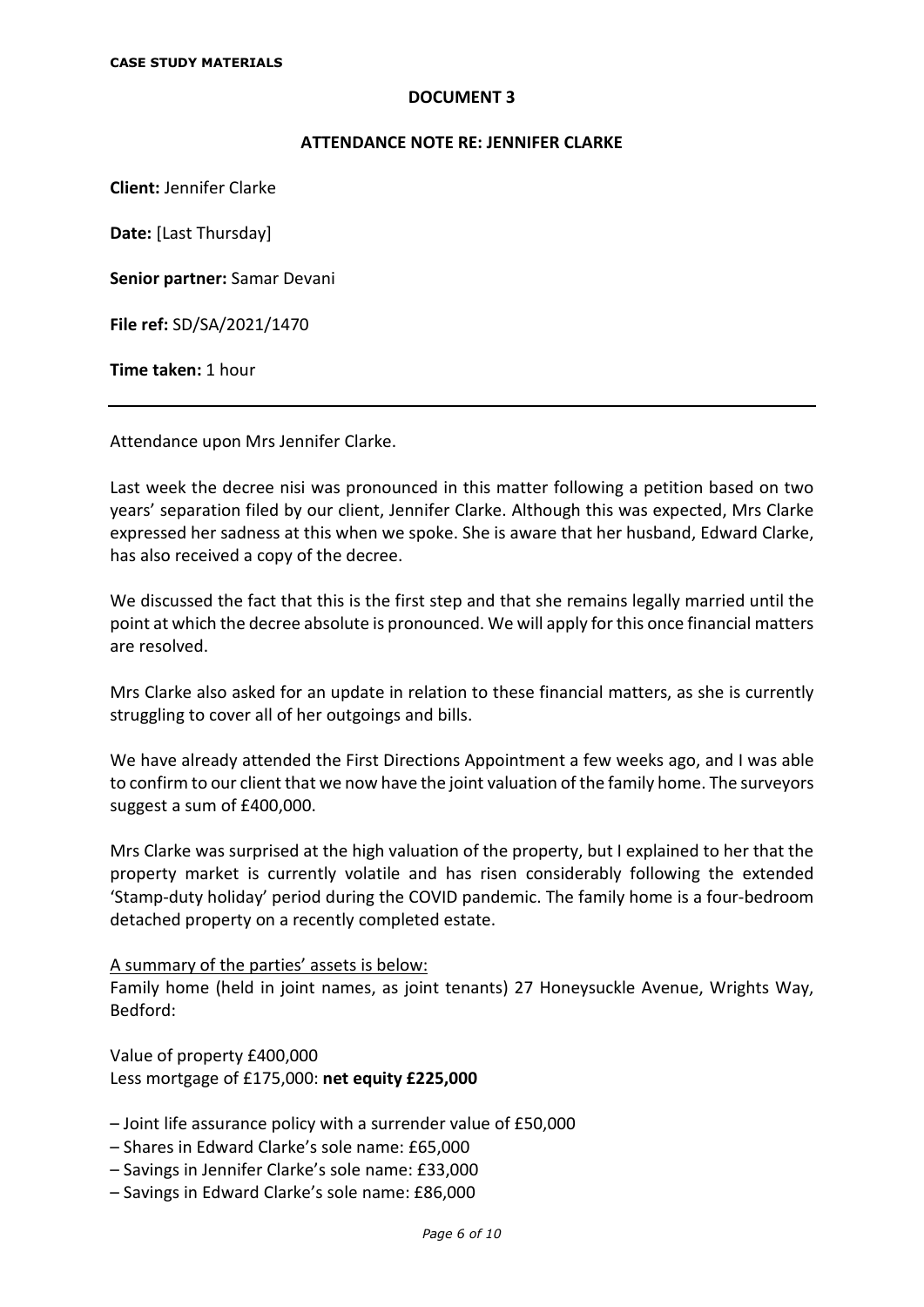#### **CASE STUDY MATERIALS**

- Edward Clarke's pension: C.E. £82,000
- Jennifer Clarke's pension: C.E. £52,000

Our client, Jennifer Clarke (aged 40 years), is currently working part-time as a paralegal, earning approximately £17,000 gross per annum. Her husband (aged 45 years) works full-time as a hospital manager and earns £57,000 gross per annum.

It is of note that our client is disabled, having been born with some lower limb issues. She needs to use a wheelchair and the family home has several adaptations to allow her to move freely and to live normally, such as a stairlift and exit/entry ramps.

Jennifer and Edward Clarke have been married for 17 years. They have two children, aged 13 and 16 years. Mrs Clarke would like to continue to work part-time for a few more years, in order to be able to support the children through their GCSE and A level exams. She should be receiving child maintenance following a CMS assessment; however, over the last three months, Mr Clarke has not been paying this, stating that he cannot afford it. While the CMS has conducted an assessment, it has not been involved so far in collecting payments.

Mrs Clarke and the children, Monty and Lilly, remain in the family home. Mr Clarke has rented a two-bedroom apartment locally and is able to see the children, but at present it is difficult for them to stay overnight. Mr Clarke has seen a house that he would like to purchase for £175,000 locally which, although small, has three bedrooms.

Mrs Clarke would like to remain in the family home.

I confirmed that I would be in touch with Mrs Clarke shortly before the Financial Dispute Resolution appointment, to review the case with her.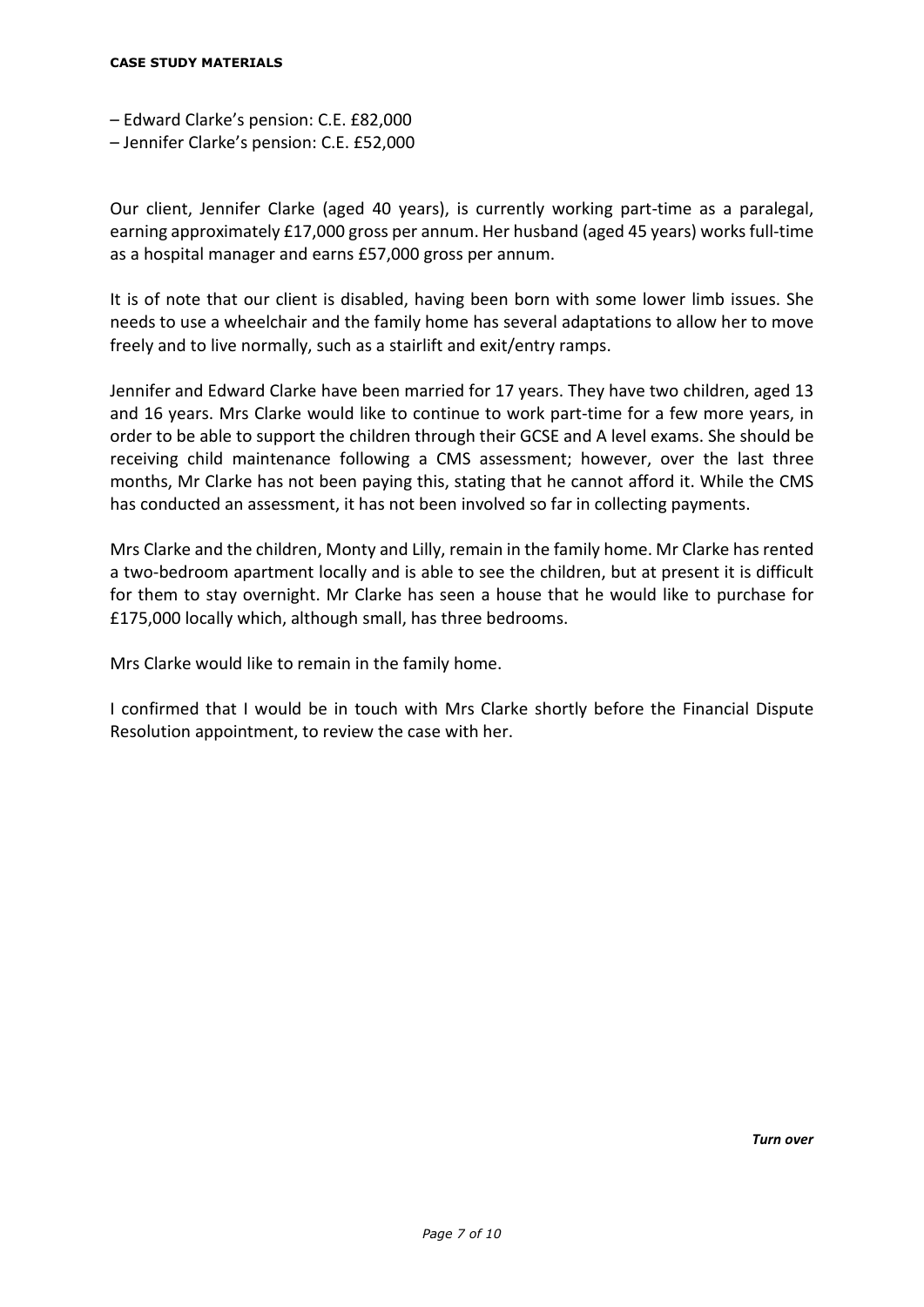#### **EMAIL FROM RAVI JODHA**

**From:** Ravi Jodha **To:** Samar Devani **Date:** [Yesterday's date] Subject: Bruno

#### Dear Samar,

I hope that this email finds you well. I think that I am going to need your help to resolve an issue that has arisen with my former girlfriend, Izzy Baski, in relation to our son, Bruno, who is now eight years old.

Izzy and I separated almost five years ago, and we agreed amicably at the time what should happen in Bruno's best interests. This was for Bruno to remain living with his mother, and he was to stay with me every other weekend and for half of the school holidays. This meant that he had a stable home with his mother, but also that I was able to spend regular time with him.

Bruno has Izzy's surname, and I was not present when the birth was registered. We have previously discussed and agreed that I should have responsibility for him, but we have never formalised this.

However, I do have an urgent problem. I have booked a short break for Bruno and me to go to Ireland (travel restrictions permitting, obviously). This is during the upcoming February 2022 half-term break from school.

I booked it a while ago as a surprise for Bruno but did not tell Izzy before doing so. I have now paid in full as it is only a few weeks away, and I really don't want to have to cancel it. We are going mountain biking. Izzy says it's far too dangerous and Bruno shouldn't be taking part even with safety equipment on.

I told Bruno about the trip last weekend, and he has been practising on his bike in excitement. Bruno told his mum, and she sent me a text to tell me that she won't allow it and will take me to court if necessary to stop the trip. This year it is my turn to have him during this half-term holiday. I think that she is mostly cross because I did not check with her before booking and paying for the trip.

Whilst I would like to formalise arrangements amicably with Izzy in relation to Bruno, I do feel that I must take Bruno away on our trip too.

I would be very grateful for your assistance with this problem. As you will appreciate, it will soon be February and I want the holiday to happen.

Many thanks, Ravi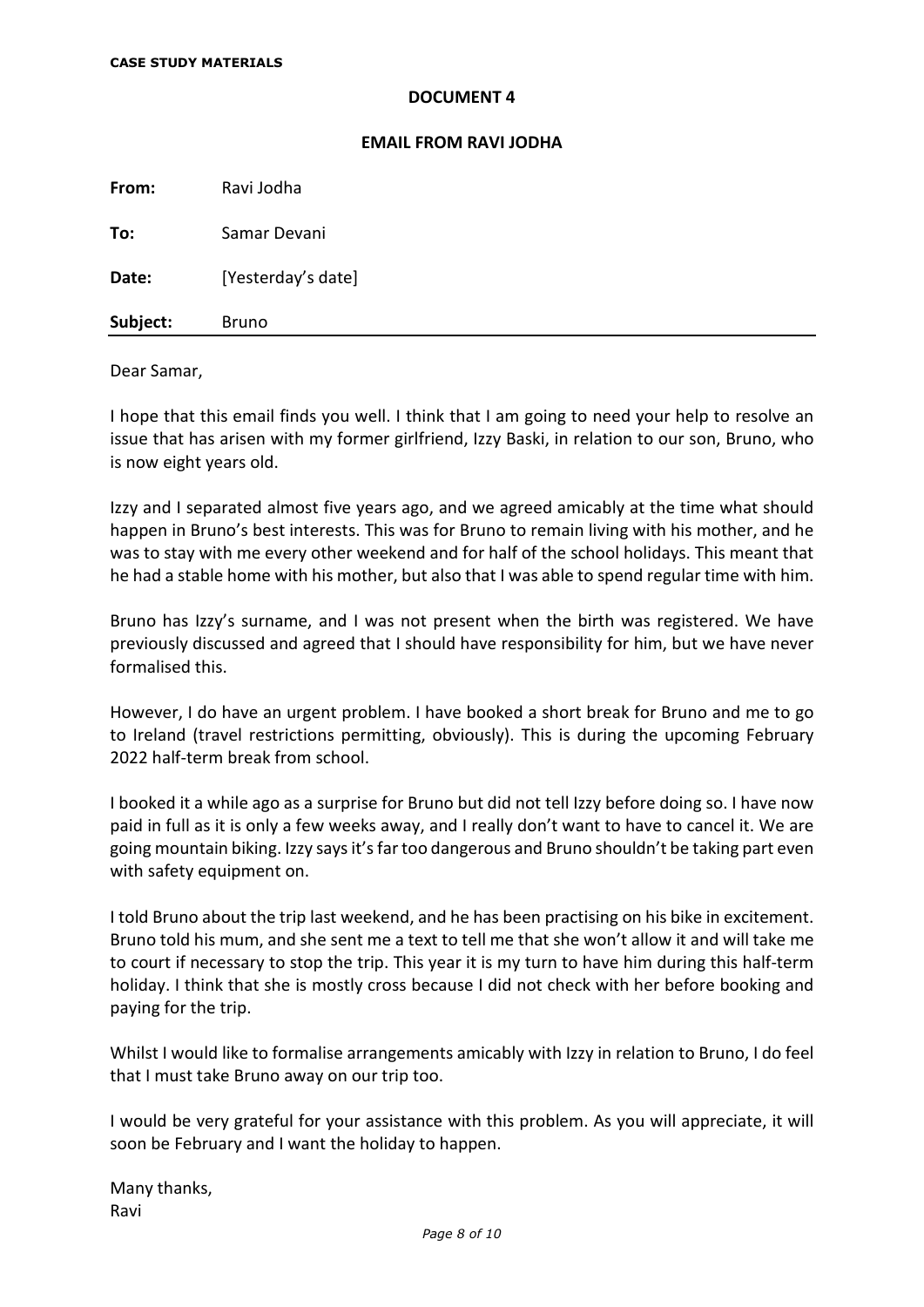### **ATTENDANCE NOTE RE: KATE FLYNN**

**Client:** Kate Flynn

**Date:** [Yesterday's date]

**Senior partner:** Samar Devani

**File ref:** SD/SA/2022/1567

**Time taken:** 1 hour

Attendance upon Kate Flynn, who is a new client. I have completed the relevant new client checks and there are no concerns. You will see that copies of identity documents are on the file.

Ms Flynn needs advice following some domestic violence incidents in the home. On arrival, I could see some bruising around her neck and lower arms.

Her details are as follows:

Full name: Kate Flynn D.O.B.: 02/12/1995 Address: 27 Tattling Road, Bromsgrove, Worcestershire, B79 6AJ Temporary address: 7 Gosney Close, Bromsgrove, B83 9SA (sister's) Phone number: 07791 268978 (mobile) Occupation: Shop manager

David Jones is Ms Flynn's partner and they have been together since school. This is approximately 10 years.

They have a daughter, Rose Flynn, who was born on 14/04/2015. She is now 6 years old. The couple live as a family in a small two-bedroom property, which is owned in joint names. Our client is a manager of a local high street store and earns £30,000 per annum. Mr Jones is a driver for the NHS, and he earns £20,000 per annum.

The couple have been having problems lately and Mr Jones has been drinking alcohol in increasing amounts. Usually this is after work, before arriving home for the evening. The result is that he often arrives home drunk, at around 7pm.

Ms Flynn has raised this with Mr Jones several times. However, two nights ago, he came home very drunk, and Rose was singing loudly while in the bath. He became angry and started shouting at her to 'shut up'. Ms Flynn sought to protect Rose, with the result that Mr Jones turned his temper towards her and flung her against a wall.